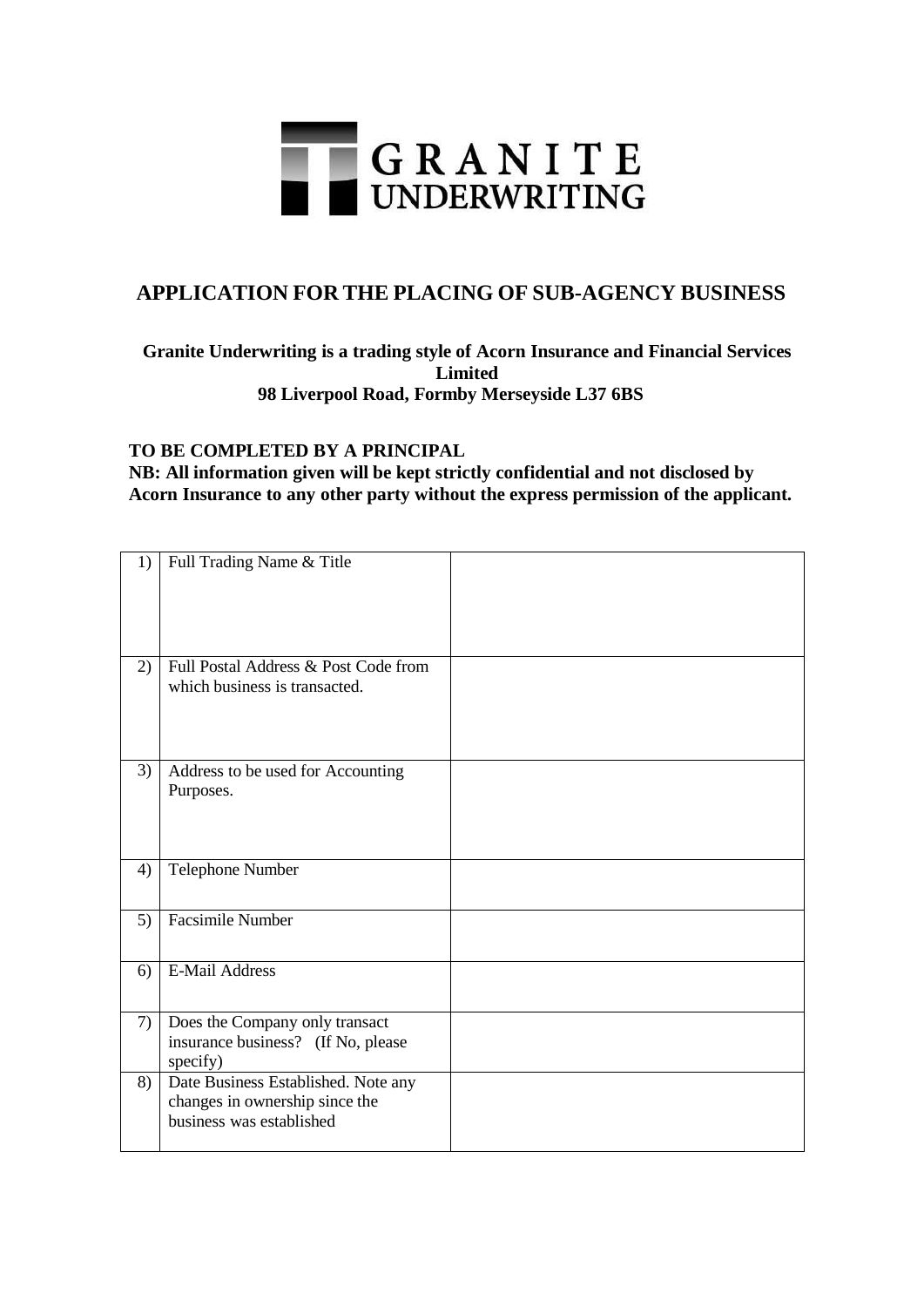|     | Type of Organisation                                          | Public Limited/Limited/Partnership/<br>Sole Trader |
|-----|---------------------------------------------------------------|----------------------------------------------------|
| 10) | Limited Company Registration No. at<br><b>Companies House</b> |                                                    |

| 11) Name, Age & Insurance Experience of<br>a) all Director / Partners:- |     |                   |                              |
|-------------------------------------------------------------------------|-----|-------------------|------------------------------|
| <b>NAME</b>                                                             | AGE | <b>EXPERIENCE</b> | <b>SHAREHOLDER</b><br>YES/NO |
|                                                                         |     |                   |                              |
|                                                                         |     |                   |                              |
|                                                                         |     |                   |                              |
|                                                                         |     |                   |                              |

| 12) | Number of Staff excluding those shown<br>under question 11)<br>Full time<br>Part time                                                              |  |
|-----|----------------------------------------------------------------------------------------------------------------------------------------------------|--|
| 13) | Has the Company or any of it's<br>Directors/Partners ever been convicted<br>of any criminal offence/activity.<br>If so please provide full details |  |

| 14) | Name & Address of Bankers |  |
|-----|---------------------------|--|
|     |                           |  |
|     |                           |  |
|     |                           |  |
|     |                           |  |
|     |                           |  |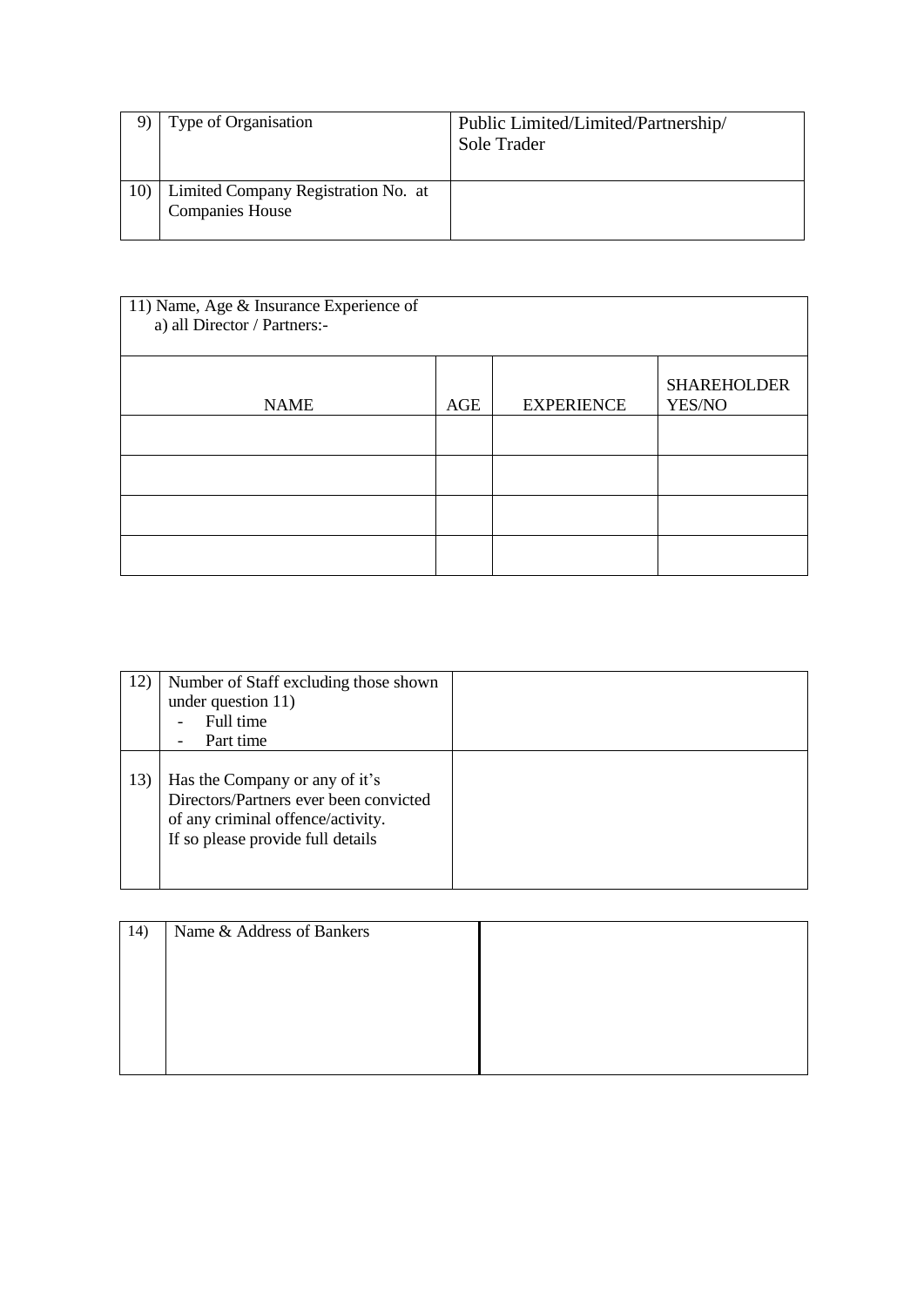| 15) | Name & Address of Accountants                                                                                                                     |        |
|-----|---------------------------------------------------------------------------------------------------------------------------------------------------|--------|
| 16) | Are you directly authorised by the FCA?<br>If yes, please state your firms reference<br>number                                                    | Yes/No |
| 17) | Has an application for membership of<br>G.I.S.C./IBRC or any other trade<br>organisation ever been refused / declined<br>/cancelled or withdrawn? | Yes/No |

| 18) | Professional Indemnity (please attach a<br>copy of the current Cover Note/Certificate) | Insurer:                                                                     |
|-----|----------------------------------------------------------------------------------------|------------------------------------------------------------------------------|
|     |                                                                                        | Limit of Indemnity:                                                          |
|     |                                                                                        | Excess Applicable:                                                           |
|     |                                                                                        | <b>Renewal Date:</b>                                                         |
|     |                                                                                        | Any claims during the last five years? If so<br>please provide full details: |
|     |                                                                                        |                                                                              |
|     |                                                                                        |                                                                              |

| 19) | Do you segregate all Premium and Claim<br>funds into a separate bank account from<br>your own Company monies? Do you<br>operate a statutory or non statutory trust<br>account? |  |
|-----|--------------------------------------------------------------------------------------------------------------------------------------------------------------------------------|--|
| 20) | Do have any additional offices?<br>If Yes please provide details                                                                                                               |  |